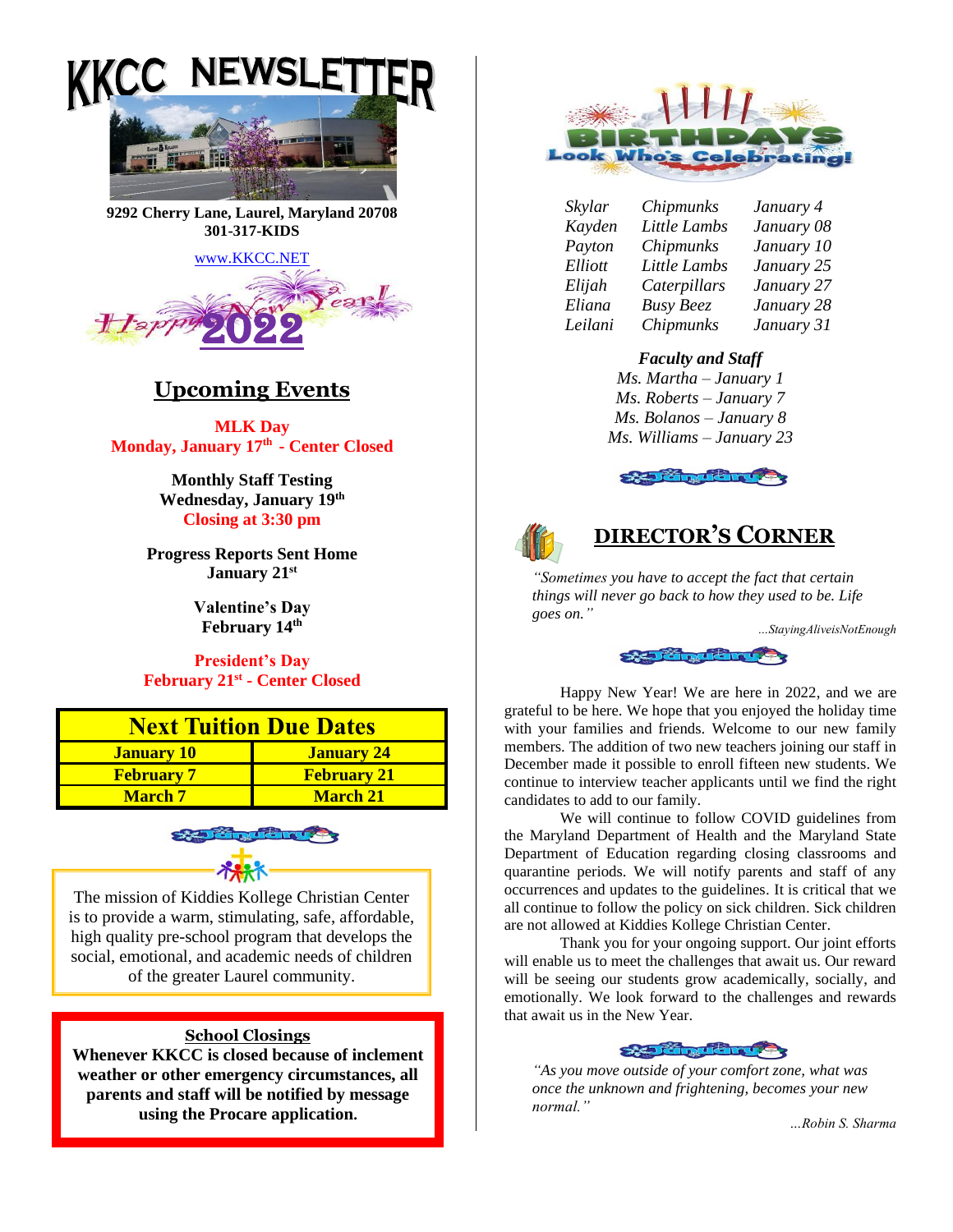

Happy New Year 2022, dear parents. We are thankful that the Lord has led us through the year 2021. We are happy that despite the Covid scare we came through without major setback. We hope you all had a good time during the holidays with your families.

December was quite a busy and exciting month for the Beavers. We had our Christmas party and did a wonderful presentation when we recorded our Christmas carols. Parents, we sincerely appreciate all the energy you put into making our various activities successful.

Last month, we studied Community Helpers and their importance to our society. The theme for the second week of December was Cultures and Diversity where the Beavers learned to respect and appreciate different cultures and diversity. We then studied the importance of Giving and the history of Christmas.

In January, we shall explore weekly themes of Winter, Night and Day, Outer Space, and Opposites. We will continue studying numbers, phonics, and building our basic reading skills. We need parents to always review work with their children. We look forward to a safe and fruitful year 2022.

May the good Lord grant everyone good health, happiness, peace, fruitfulness, and all God's blessings.







HAPPY NEW YEAR EVERYONE! WOW! I am so thankful to see another year. I am especially thankful to have celebrated with my family and friends as I turned 26 on New Year's Day! We all look forward to what 2022 brings us! Welcome students to the second half of the school year. Ms. Lydia and I truly hope that your holidays were enjoyable and that everyone got time to spend with their families. We thank our parents for contributing to the Christmas party and gift exchange. It was great seeing the children enjoy themselves and seeing the excited looks on their faces when they received their gifts. The Cheetahs practiced hard and then did a fantastic job performing "Feliz Navidad" for the Christmas program.

January will be a month full of exciting, somewhat challenging, and fun activities. In Language Arts, the Cheetahs will continue to practice how to correctly form all their letters, both Uppercase and Lowercase. They will also spend more time and attention on recognizing and writing their cursive letters. They will begin working on reading and writing Blends and Combinations. Doing so with lead to eventually reading words and sentences. Cheetahs will also continue working on color words and number words. In Math, there will be a continuation of being able to identify and write numbers. This month we will work on numbers 1-50. The Cheetahs have started working on more shapes. They have learned how to draw circles, ovals, rectangles, triangles, and squares. They have also learned how many sides each shape has. The children have learned a variety of Bible stories such as "God's creation," "The man who was too little," "The man who couldn't see," and "The man who said thank you." As always, the students will be enjoying their extracurricular activities such as learning how to speak Manika and Spanish, Music, Dancing, and many types of Art.

January is the first full month of winter and with it comes seasonal illnesses. Please help everyone in the classroom including your child's teachers, by tending to your child at the first sign of the sniffles. It is better to err on the side of caution than to allow the illness to get worse, have your child in school while feeling miserable, and possibly spread the sickness. We as teachers must follow procedure and call parents if there are any complaints of not feeling well by a student or if there are concerns of potential illness. Parents must pick up sick children. The themes for January are Winter, Night and Day, Outer Space, and Opposites. Let's work on making 2022 the Best, Safest, and most Enjoyable School Year!!!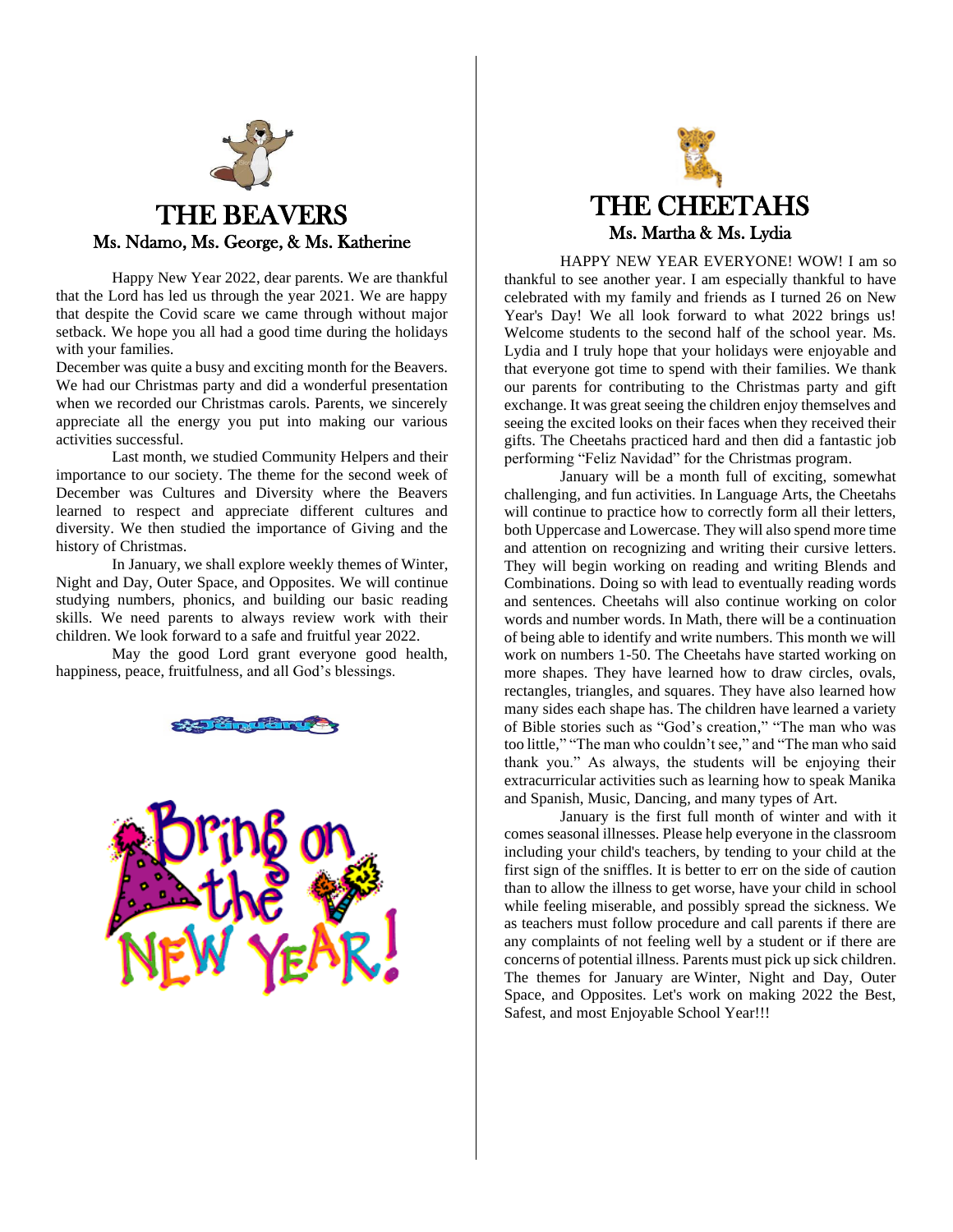

Praise God! We made it to 2022! We do not take for granted the abundant mercies of God! We had a slow, but progressive, journey through 2021. We expect to speed up the pace for the rest of the New Year. We are asking all our parents to be diligent with their child's learning in school. Help them with their at-home review of lessons learned. It is our joint effort that will bring out the best in our children. It is important that you check your child's folder for work or other important information. Checking their folders each day will allow you to see what the children are working on. Doing so will also allow you to see what areas may need additional review at home.

Our January themes are Winter, Night and Day, Outer Space, and Opposites. We will continue studying our Bible verses, numbers, letters, phonics, and building our basic reading skills.

Thank you, parents, for cooperation towards out Christmas Party, we had a blast! We thank you especially for your ongoing support. We wish everyone a wonderful New Year! We thank God for allowing us to share this New Year with all of you!



# Welcome to Our Family

Ms. Jenae – Dolphins Ms. Yulisa – Little Lambs





Happy New Year! We hope you enjoyed a wonderful holiday season with family and friends. The year 2022 is here! We bring in the New Year with thanks and praise. The Caterpillars look forward to seeing their classmates back from the holiday break. I know that the children are ready for the fun and excitement that 2022 will bring.

Our Caterpillars did a great job with their Christmas video. We hope you enjoyed it! We are proud of them and hope you are too. It showed that they worked hard practicing their songs. "Thank You" for the food, drinks, and the wonderful gifts that you gave to make the Christmas party such a wonderful gathering of friends.

January is sure to hold lots for us as we explore new themes along with new Bible stories and Bible verses. Our January themes are Winter, Night and Day, Outer Space, and Opposites.

Parents, thank you for entrusting your children to our care. Should you have any questions or suggestions, feel free to share them with us. We look forward to working closely with you to make the rest of the school year a great one! Have wonderful New Year!



# WINTER BY DOROTHY ALDIS

The street cars are Like frosted cakes --All covered up With cold snowflakes.

The horses' hoofs Scrunch on the street; Their eyelashes Are white with sleet.

And everywhere The people go --With faces tickled By the snow.



weareteachers.com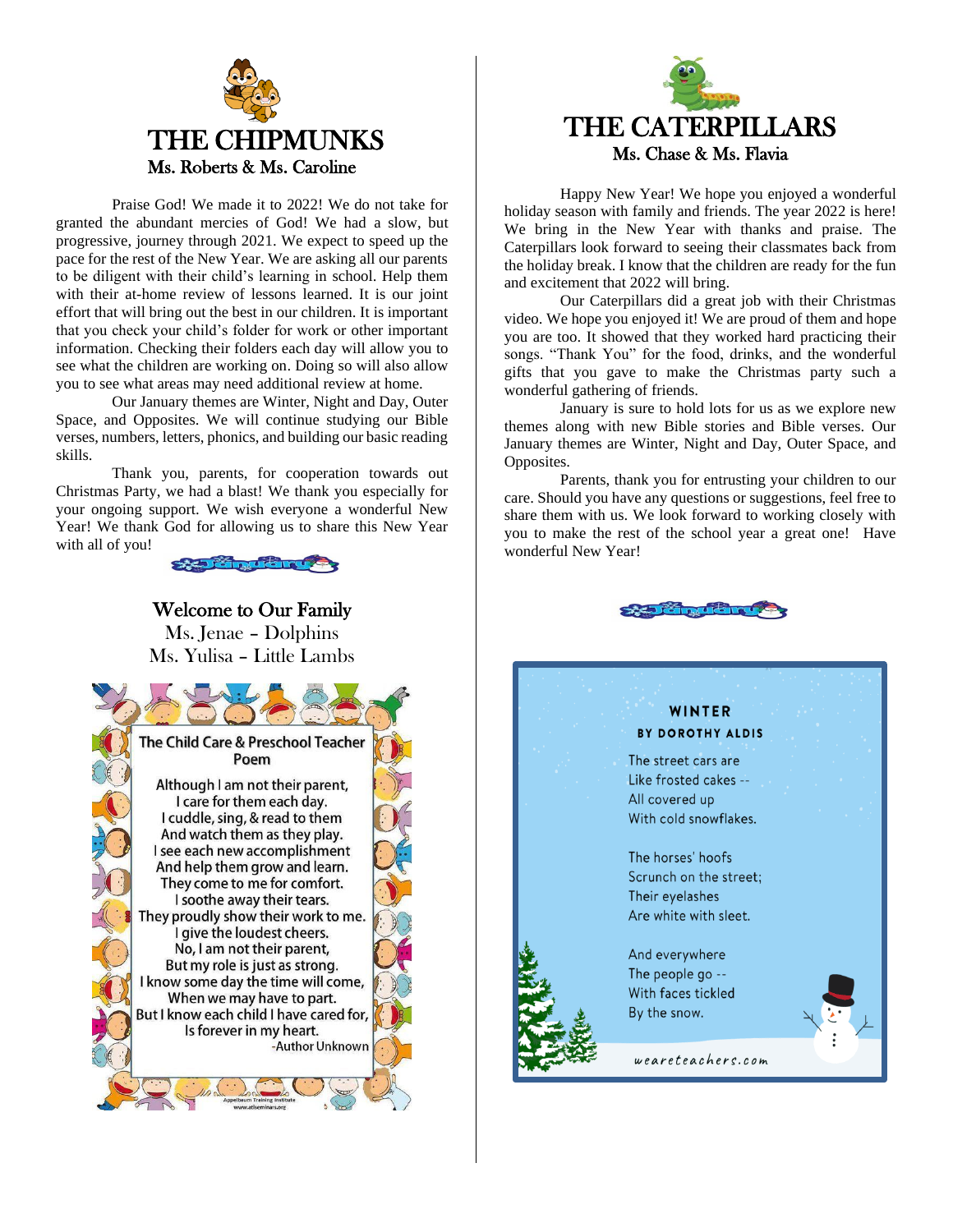

#### Dear parents.

Welcome to a Glorious New Year in Jesus name, amen! We thank God for keeping all of us safe in the year 2021. For that, we are eternally grateful! Ms. Williams and I wish you and your family a happy and blessed New Year.

The year 2021 went by rather fast! It was a year of getting to know our Busy Beez better and them getting to know us better. The Busy Beez had fun learning about the different themes that were outlined in our newsletters; however, the theme on Christmas was by far their favorite. That was because they learned the real reason for Christmas -- Jesus! Jesus is the reason for the season!!

We want to express our sincere thanks to all our parents for making our Christmas Party such a great one. Thank you for all your contributions. They were truly appreciated! The children thoroughly enjoyed themselves. Kudos to our Busy Beez for a great Christmas performance. We are extremely proud of them.

The theme for the first month of January is *"Happy New Year."* During this week, the children will learn first of all to be thankful to God Almighty for another Year. They will also learn some traditions of the New Year. The theme for the second week is *"Winter."* The children will learn that winter is one of the four seasons recognized in some parts of the world. They will also learn that winter is the coldest season, that snow falls in the winter, and that trees and plants stop growing in the winter. We will also discuss how some animals hibernate in the winter. The theme for the third week of January is "**Night and Day.**" During this week, we will explain the concept of night and day to the students. We will teach them that daytime is when one can see the sun from where they are, and its light and heat can reach us. Nighttime is when the sun is on the other side of the Earth from us, and its light and heat do not get to us. The theme for the fourth week of January is *"Outer Space.***"** During this week, the children will learn about the concept of outer space and astronauts, etc. The theme for the following week is *"Opposites."* The children will learn that opposites are pairs of words that have different meanings (e.g., big/little, fast/ slow, happy/sad). These words are part of Basic Concepts. Basic concepts are building blocks that **children** need in order to follow directions, engage in classroom routines, and provide descriptions.

The Busy Beez will be working on the numbers **8** and **9** and letters **Kk** and **Ll**. Our Bible stories include *"Jesus' Boyhood," "Follow Me," "First Miracle,"* and *"The Woman at the Well."*

To all our wonderful Busy Beez, start your year with a cheer! Be the best you can be and have fun learning new things. To the parents/guardians, we look forward to another awesome year in Jesus' name amen.

## **A NEW YEAR POEM**

At the sound of the tolling midnight bell A brand-new year will begin. Let's raise our hopes in a confident toast, to the promise it ushers in.

May your battles be few, your pleasures many, your wishes and dreams fulfilled. May your confidence stand in the face of loss And give you the strength to rebuild.

May peace of heart fill all your days may serenity grace your soul. My tranquil moments bless your life And keep your spirit whole.

*….Author unknown*



Our lives begin to end the day we become silent about things that matter.

Martin Luther King, Jr.

# *Martin Luther King Day January 17, 2022*

Martin Luther King, Jr. was born on January 15, 1929. He was an American [Baptist](https://en.wikipedia.org/wiki/Baptist) minister and activist who became the most visible spokesman and leader in the American [civil](https://en.wikipedia.org/wiki/Civil_rights_movement)  [rights movement](https://en.wikipedia.org/wiki/Civil_rights_movement) from 1955 until [his assassination](https://en.wikipedia.org/wiki/Assassination_of_Martin_Luther_King_Jr.) on April 4, 1968. King advanced [civil rights](https://en.wikipedia.org/wiki/Civil_and_political_rights) through [nonviolence](https://en.wikipedia.org/wiki/Nonviolence) and [civil](https://en.wikipedia.org/wiki/Civil_disobedience)  [disobedience.](https://en.wikipedia.org/wiki/Civil_disobedience) He was inspired by his [Christian](https://en.wikipedia.org/wiki/Christianity) beliefs and the nonviolent activism of [Mahatma Gandhi.](https://en.wikipedia.org/wiki/Mahatma_Gandhi) He was the son of early civil rights activist and minister [Martin Luther King Sr.](https://en.wikipedia.org/wiki/Martin_Luther_King_Sr.) *[Martin Luther King Jr. -](https://en.wikipedia.org/wiki/Martin_Luther_King_Jr.) Wikipedia*